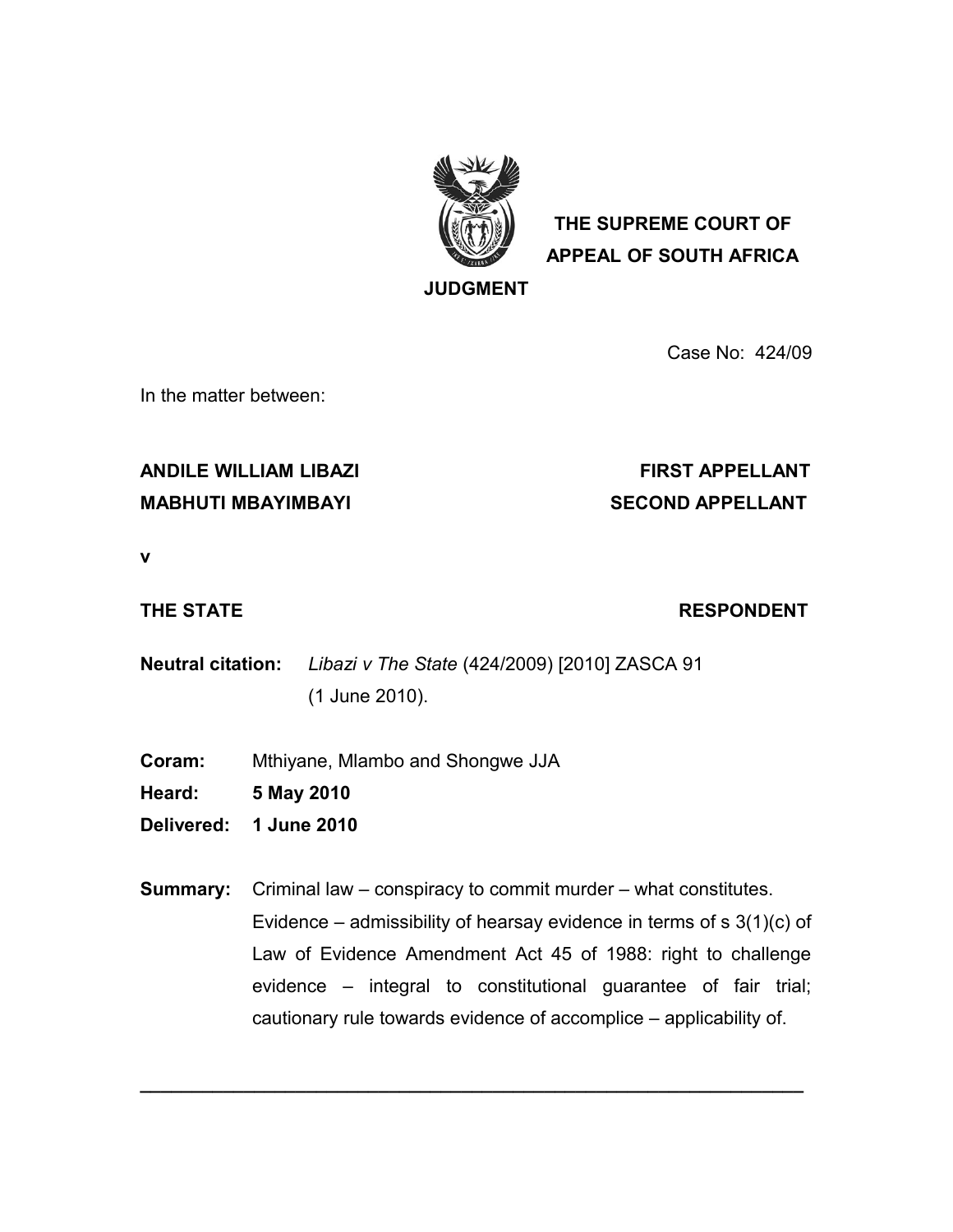**On appeal from:** Eastern Cape High Court, Mthatha (Petse DJP sitting as court of first instance).

The following order is made:

- 1. The first and second appellants' appeal against their conviction and sentence on count two is upheld and these are set aside.
- 2. The first appellant's appeal against his convictions on counts three, four and six is dismissed.
- 3. The second appellant's appeal against his convictions on counts three and four is dismissed.
- 4. The sentences imposed on the appellants on counts three, four and six respectively are set aside and replaced with the following:
	- (i) Appellant number one is sentenced to 10 years' imprisonment on counts three, four and six respectively.
	- (ii) Appellant number two is sentenced to 10 years' imprisonment on counts three and four respectively.

**\_\_\_\_\_\_\_\_\_\_\_\_\_\_\_\_\_\_\_\_\_\_\_\_\_\_\_\_\_\_\_\_\_\_\_\_\_\_\_\_\_\_\_\_\_\_\_\_\_\_\_\_\_\_\_\_\_\_\_\_\_\_\_\_**

5. All the sentences are to run concurrently.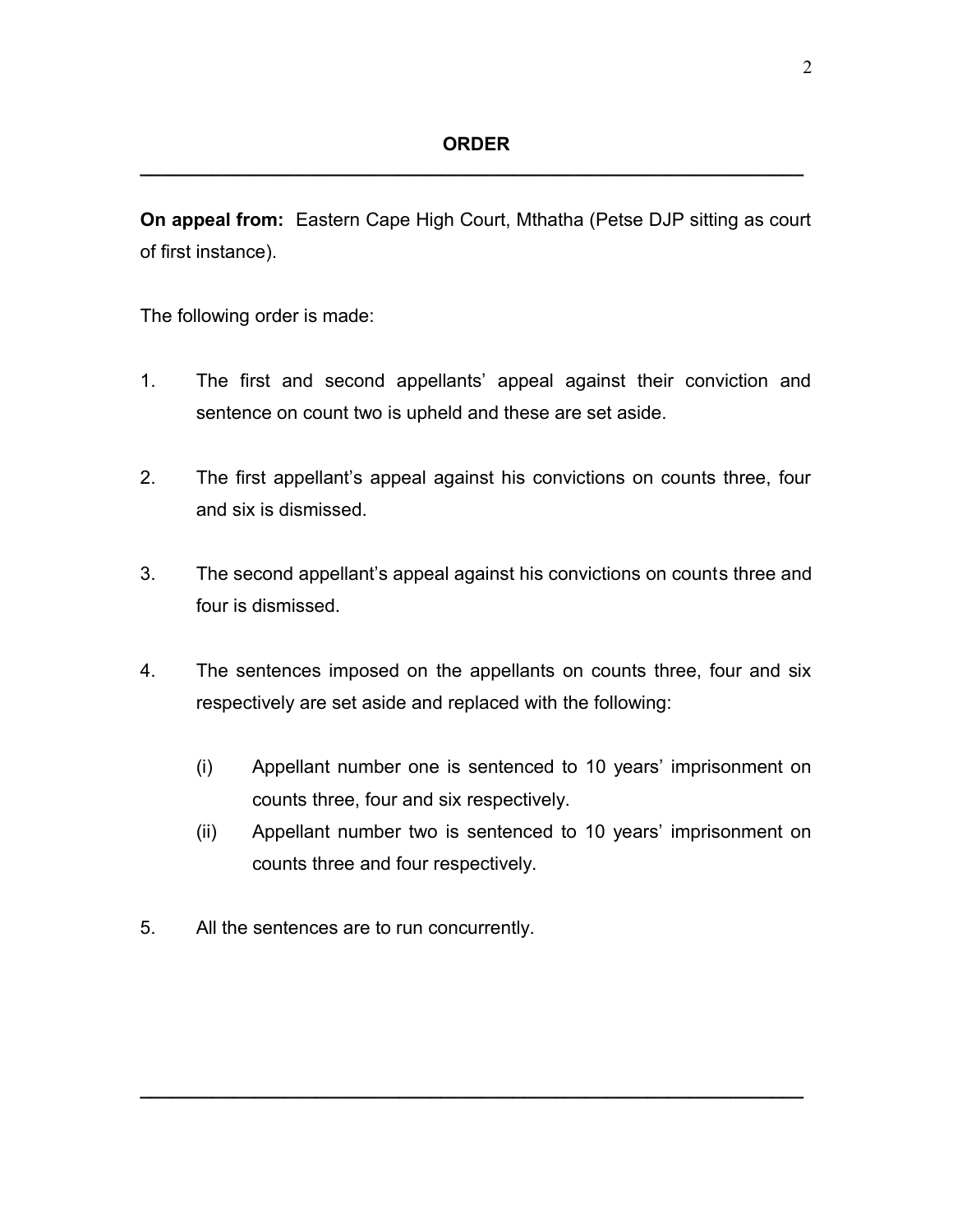MLAMBO JA (Mthiyane and Shongwe JJA concurring):

#### *Introduction*

[1] The first and second appellants (Libazi and Mbayimbayi) and three others were arraigned before Petse DJP sitting in the Sterkspruit Circuit Court of the Mthatha High Court. They were all indicted on one count of murder arising out of the death of Mr Thokozile Anderson Thubela, one count of conspiracy to commit murder, five counts of attempted murder in which the complainants were Messrs Mawethu Malangabi, Gcobani Ngcakana, Simphiwe Ngqaza, Lunga Maqala and Linda Malangabi, one count of unlawful possession of two AK47 rifles, one count of unlawful possession of three 9 mm pistols, one count of unlawful possession of 9 mm, AK47, R4 and R5 ammunition and one count of theft of a firearm. At the conclusion of the trial only Herbert Shasha (Shasha), who was accused number three during the trial, was convicted on the murder and theft counts. The appellants were convicted on the conspiracy count as well as on three and two counts of attempted murder respectively<sup>[1](#page-2-0)</sup> but were acquitted on all other counts. The remaining two accused were acquitted on all counts.

[2] The high court sentenced each of the appellants to 10 years' imprisonment on the conspiracy count as well as 10 years' imprisonment on each of the attempted murder counts they were convicted of. The court further ordered that nine years of each of the sentences imposed on account of the attempted murder counts were to run concurrently with the sentence imposed on the conspiracy count. This resulted in an effective term of imprisonment of 13 years for Libazi and 12 years for Mbayimbayi. The high court subsequently granted the appellants leave to appeal to this court against their conviction on the conspiracy

<span id="page-2-0"></span><sup>&</sup>lt;sup>1</sup> Libazi was convicted of the attempted murder of Mawethu Malangabi, Gcobani Ngcakana and Lunga Maqala, and Mbayimbayi was convicted of the attempted murder of Mawethu Malangabi and Gcobani Ngcakana.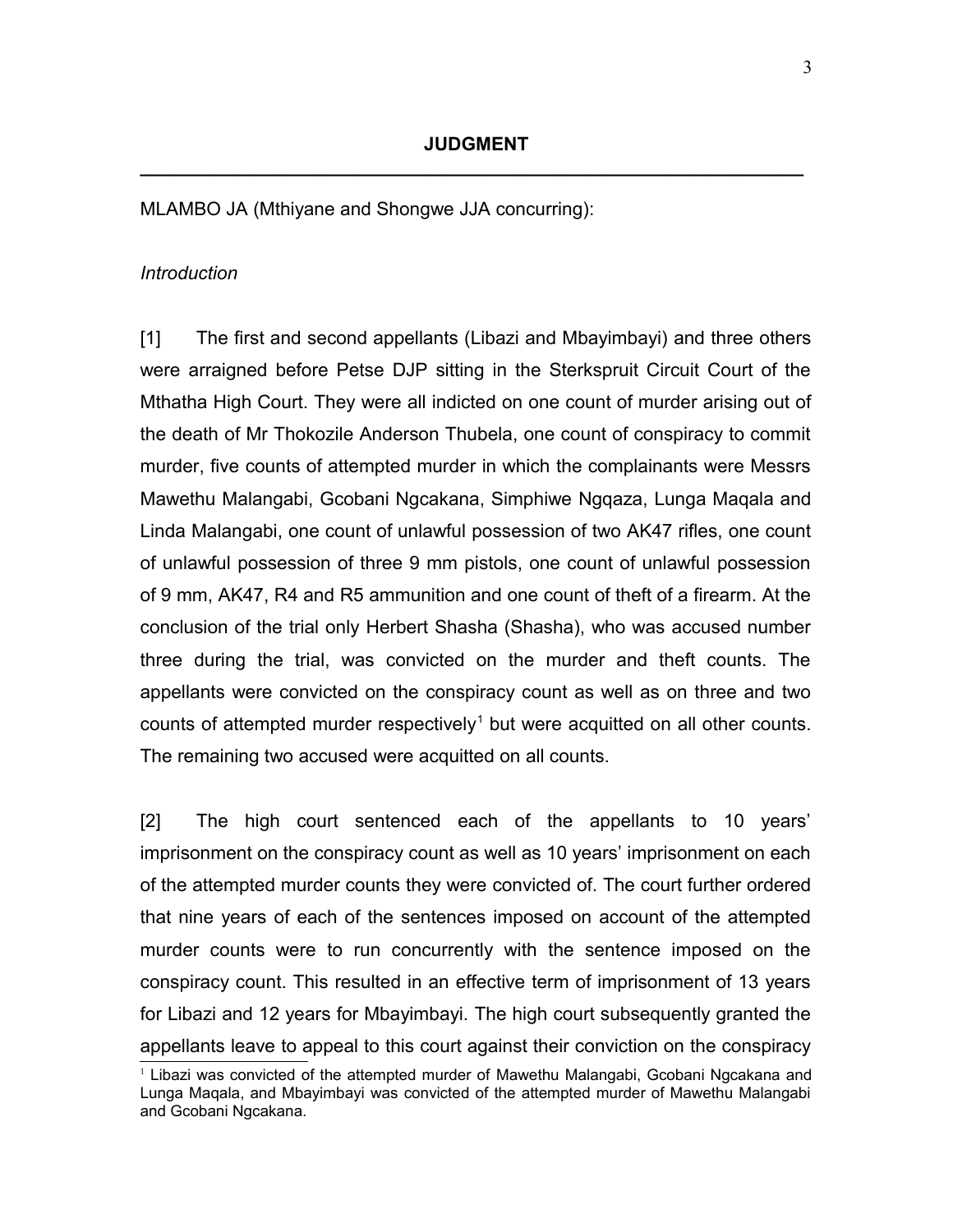count but refused them leave to appeal against their other convictions and sentences. This court, however, granted the appellants leave to appeal to this court against their convictions for attempted murder and against all the sentences imposed by the high court. Shasha subsequently passed away and is not an appellant in the appeal before us.

[3] The criminal proceedings sketched above arose from some shooting incidents which occurred in and around Sterkspruit on 27 May 1995. On that day a number of men allegedly allied to the Herschel United Taxi Association (HUTA) pursued and shot at members of the Herschel Long Distance Taxi Association (HLDTA). With the exception of Shasha, the appellants and the other accused persons who were acquitted were admittedly members of HUTA whilst Thubela, the deceased, and all the complainants in the attempted murder counts, were members of HLDTA. The first shooting incident occurred on the outskirts of Sterkspruit when occupants of a white Toyota Corolla fired shots at the occupants of an Opel Kadet whose passengers were members of HLDTA. Ngcakana, who was the driver of the Kadet, identified Libazi as one of the assailants. Mawethu Malangabi, who was a passenger in the Kadet, also identified Libazi as well as Mbayimbayi as two of the assailants. Further shooting incidents took place at the Buyafuthi taxi rank in Sterkspruit. On this occasion Lunga Maqala was shot at by occupants of a white Corolla and was wounded in his right thumb, index finger and thigh. He identified Libazi as one of the assailants. Linda Malangabi also witnessed the shooting incident at the taxi rank and saw the deceased, who had fallen to the ground whilst attempting to run away, being shot several times as he lay on the ground. This witness, however, was unable to identify any of the assailants.

[4] In convicting the appellants the high court relied predominantly on the evidence of Mr Mbulelo Albert Mbulawa (Mbulawa) and a number of eye witnesses including the complainants in the attempted murder counts, as well as on an extra curial statement signed by Shasha and given to a magistrate in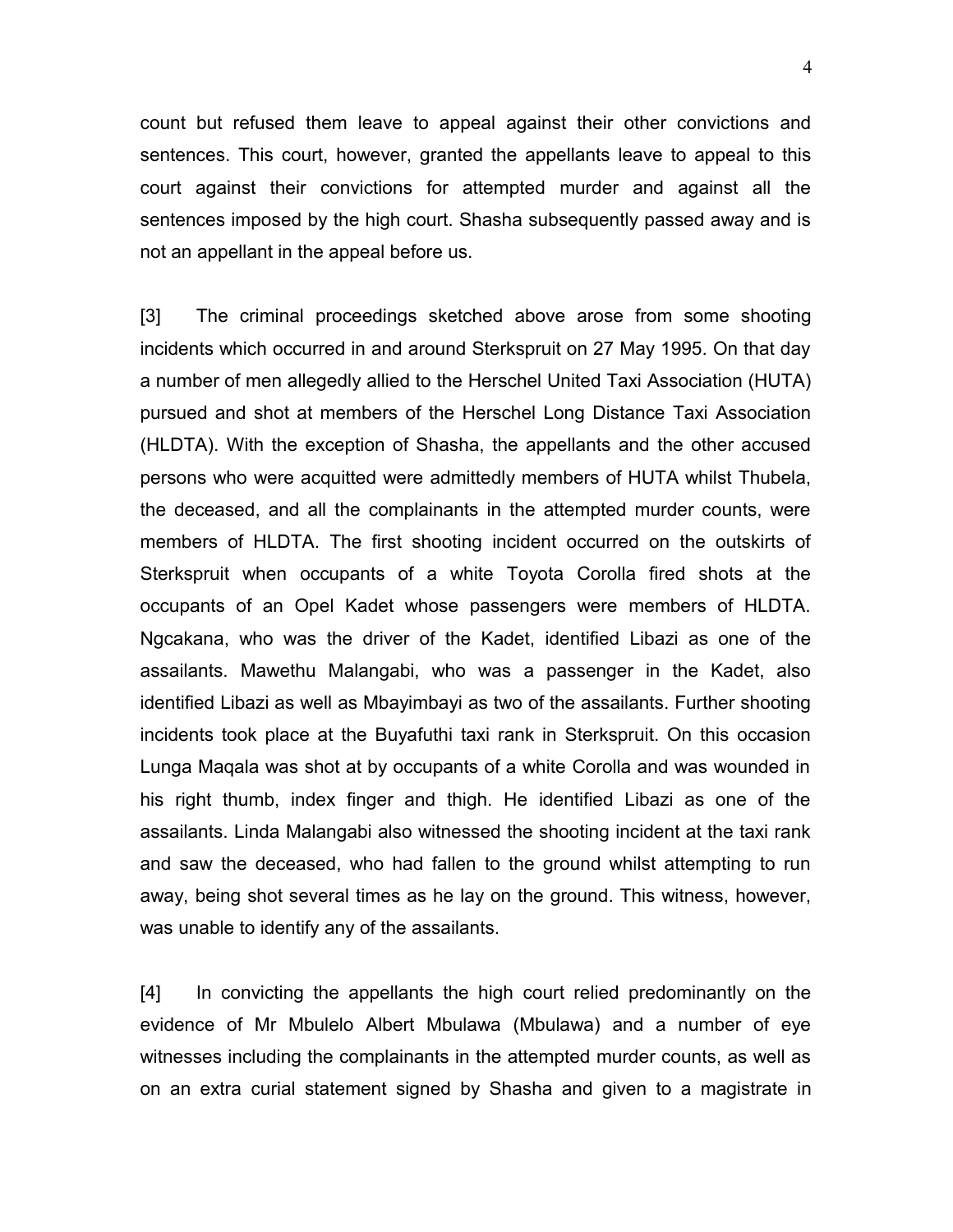Sterkspruit on 24 December 1996. That statement which came to be known as exhibit D during the trial reads:

'We were fetched from Phola Park in Johannesburg by certain young men from Sterkspruit. There is a certain man whom I know as Dlomo. He is residing at [Dawn] Park. He arrived in the company of two young men. They were travelling in a white 12 valve Toyota Corolla. Dlomo introduced the two young men as Andile Libazi and Mbayimbayi. He then introduced me to the two young men. Dlomo said that the two young men were his homeboys in Sterkspruit. Their presence there was that they were assaulted by Zulus who are having taxis which transport passengers from Sterkspruit. One of their colleagues has passed away and that they needed assistance. I told Dlomo that there are certain young men to whom he can talk. Whilst we were standing, the two of them appeared. We then talked to them. We explained to them the presence of the two young men from Sterkspruit. The young [men] agreed to come and assist. The two young men from Phola Park requested me to accompany them. Andile and Mbayimbayi promised to offer some money after the job had been done. They asked us how much were we going to need. We told them that we never did this. They thanked us. Later on we told them that we wanted a sum of R6000-00. They agreed and told us that we should go to Sterkspruit immediately. They said that the people [they] were fighting against are armed with firearms. They agreed that they were having firearms after we asked them. At about 18h00pm they picked us after they had dropped Dlomo. We arrived at about 11h00pm in Sterkspruit. We attended a night vigil of Andile's colleague. Andile and his colleague talked with other taxi drivers. We remained in the M/V. We then left and they followed us. We went to fetch an R1 rifle from a certain homestead. We were told that it had no rounds of ammunition. Some of the taxi drivers went to ask for some fire-arms. They came back with one fire-arm. We told them that we cannot work with one fire-arm. We decided to go back and not fight if there were no fire-arms. We demanded the money they promised us. They did give us money. They then took us back. We said that if they found more fire-arms they could come and fetch us. They fetched us again on the following week saying that they will try to collect another fire-arm in Soweto. They collected the fire-arm. At about 8h00pm we left for Sterkspruit. We arrived there at about 12h00pm at Andile's place. We were then taken to Mvelase's place. In the morning some drivers arrived at Mvelase's place. It was alleged that their rivals were at the taxi rank busy loading passengers. The two young men from Phola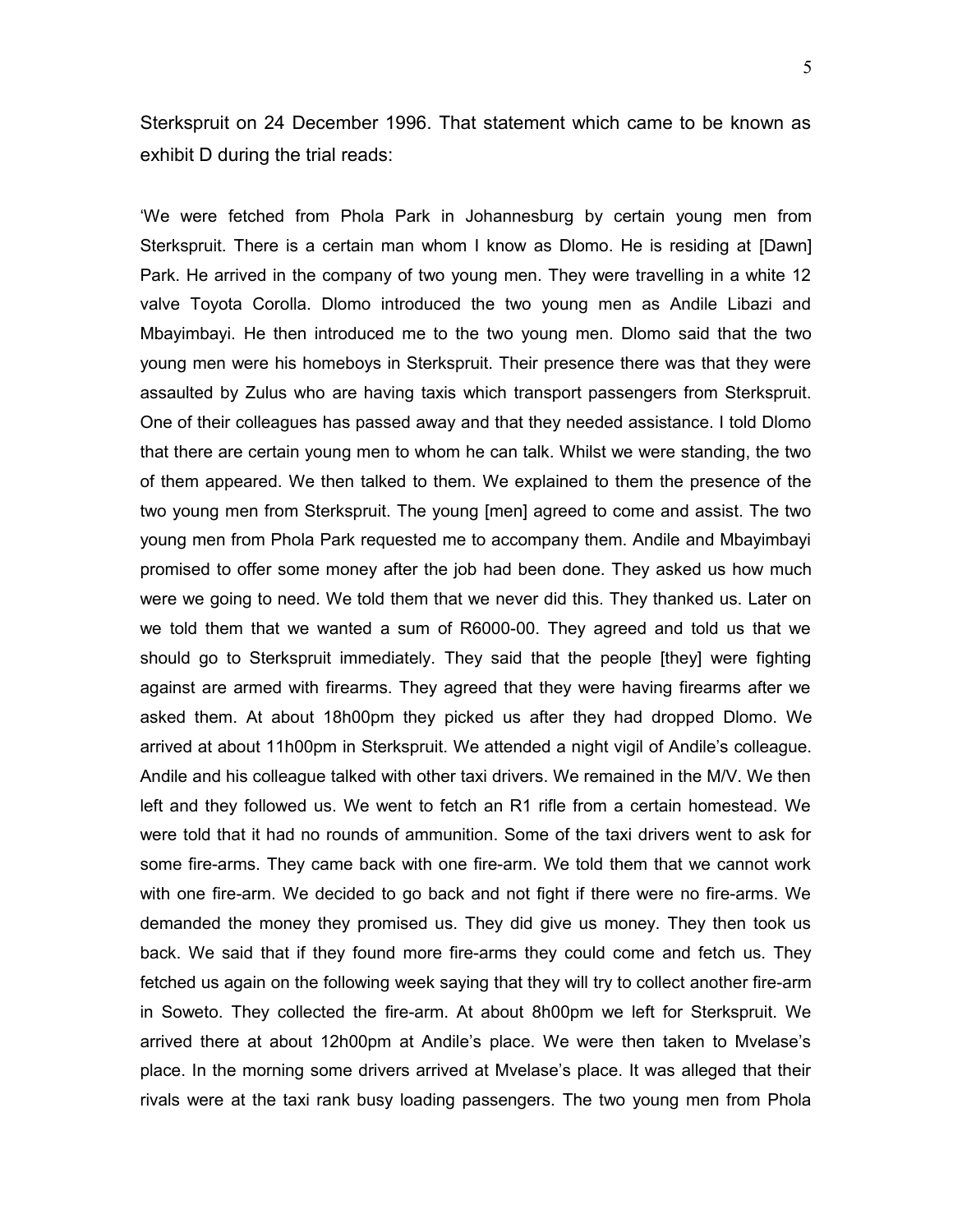Park were taken to the taxi rank by a white motor vehicle carrying rifles. One of the men who were having another fire-arm arrived carrying two fire-arms. He then gave me a .38 rifle. We then proceeded to the taxi rank travelling with Mvelasi's van. Before we entered the taxi rank we heard gun shots next to the garage. We met Andile's M/V retreated. We met another gentlemen of Andile saying that they were fighting. His M/V had been shot. We also turned back when we [did] not see Andile's group. There were also policemen. On our arrival at Mvelase's place others also arrived. They said that they found a firearm from somebody who had been shot. They did not know as to whom the fire-arm belongs. We suggested that they took us back home. They told us to remain a while because there were soldiers. On the following day we left for Johannesburg travelling in a Mercedes Benz. On the second occasion we were offered a sum of R3000,00. That is all.'

[5] Shasha, who was legally represented, did not contest the state's application for the admission of the statement into evidence and to it being used against him. Nor did he contest that the statement was given by him freely and voluntarily. The appellants, however, resisted the state's application to have the same admitted in evidence against them in terms of s  $3(1)(c)^2$  $3(1)(c)^2$  of the Law of Evidence Amendment Act 45 of 1988 (LEAA). The high court ruled that the statement was admissible hearsay evidence against the appellants and undertook to provide reasons at the conclusion of the trial. The court has, however, not provided its reasons for the ruling.

<span id="page-5-0"></span> $2<sup>1</sup>$ '3 Hearsay evidence

<sup>(1)</sup> Subject to the provisions of any other law, hearsay evidence shall not be admitted as evidence at criminal or civil proceedings, unless-

*<sup>(</sup>a)* each party against whom the evidence is to be adduced agrees to the admission thereof as evidence at such proceedings;

*<sup>(</sup>b)* the person upon whose credibility the probative value of such evidence depends, himself testifies at such proceedings; or

*<sup>(</sup>c)* the court, having regard to-

<sup>(</sup>i) the nature of the proceedings;

<sup>(</sup>ii) the nature of the evidence;

<sup>(</sup>iii) the purpose for which the evidence is tendered;

<sup>(</sup>iv) the probative value of the evidence;

<sup>(</sup>v) the reason why the evidence is not given by the person upon whose credibility the probative value of such evidence depends;

<sup>(</sup>vi) any prejudice to a party which the admission of such evidence might entail; and

<sup>(</sup>vii) any other factor which should in the opinion of the court be taken into account, is of the opinion that such evidence should be admitted in the interests of justice.'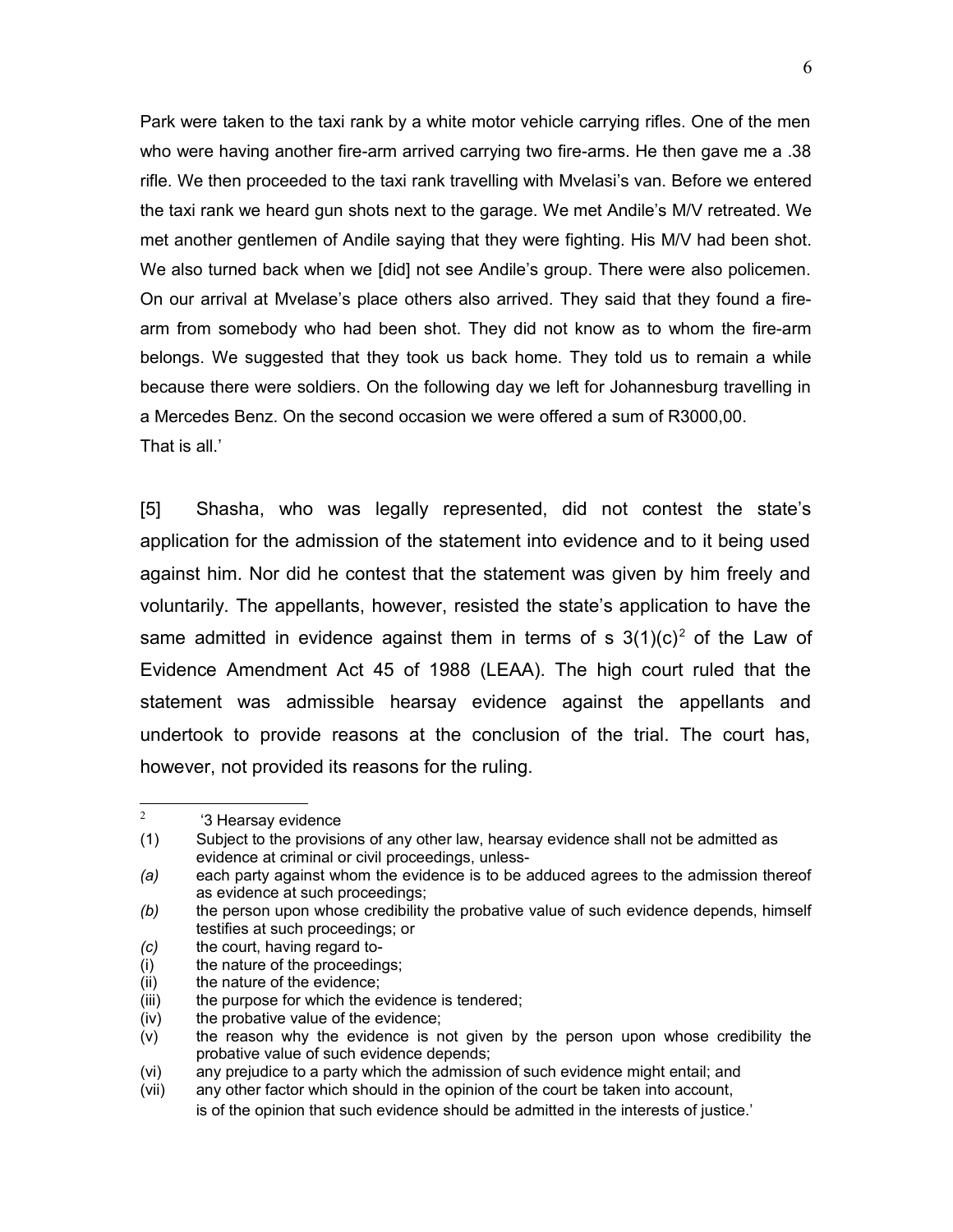[6] The appeal against all the convictions is primarily based on two legs. The first is that the high court erred in ruling that Shasha's statement was admissible not only against him but also against the appellants. The other basis specifically in relation to the convictions on the attempted murder counts is that the evidence of the state witnesses was unreliable due to the influence of the rivalry between the taxi associations and further due to inadequate opportunity for the witnesses for reliable identification during the shooting incidents.

[7] The ruling by the high court and the proper approach to  $s$  3(1)(c) featured prominently in the argument before us. In this regard it was argued that the statement properly construed amounted to a confession and as such was inadmissible against anyone else other its maker in terms of the provisions of s 217<sup>[3](#page-6-0)</sup> of the Criminal Procedure Act 51 of 1977 (the CPA). An alternative argument was that if it were found that the statement was not a confession but an admission, that it was similarly not admissible against the appellants in terms of s 219A<sup>[4](#page-6-1)</sup> of the CPA. Pursuing this argument we were invited to revisit the reasoning and conclusion of this court in S v Ndhlovu<sup>[5](#page-6-2)</sup> where statements by two

<span id="page-6-0"></span> $3.917$ Admissibility of confession by accused

<sup>(1)</sup> Evidence of any confession made by any person in relation to the commission of any offence shall, if such confession is proved to have been freely and voluntarily made by such person in his sound and sober senses and without having been unduly influenced thereto, be admissible in evidence against such person at criminal proceedings relating to such offence: Provided- *(a)* . . .'

<span id="page-6-1"></span><sup>&</sup>lt;sup>4</sup> This section provides: 'Admissibility of admission by accused

<sup>(1)</sup> Evidence of any admission made extra-judicially by any person in relation to the commission of an offence shall, if such admission does not constitute a confession of that offence and is proved to have been voluntarily made by that person, be admissible in evidence against him at criminal proceedings relating to that offence: Provided that where the admission is made to a magistrate and reduced to writing by him or is confirmed and reduced to writing in the presence of a magistrate, the admission shall, upon the mere production at the proceedings in question of the document in which the admission is contained-

*<sup>(</sup>a)* be admissible in evidence against such person if it appears from such document that the admission was made by a person whose name corresponds to that of such person and, in the case of an admission made to a magistrate or confirmed in the presence of a magistrate through an interpreter, if a certificate by the interpreter appears on such document to the effect that he interpreted truly and correctly and to the best of his ability with regard to the contents of the admission and any question put to such person by the magistrate.'

<span id="page-6-2"></span><sup>5</sup> 2002 (2) SACR 325 (SCA).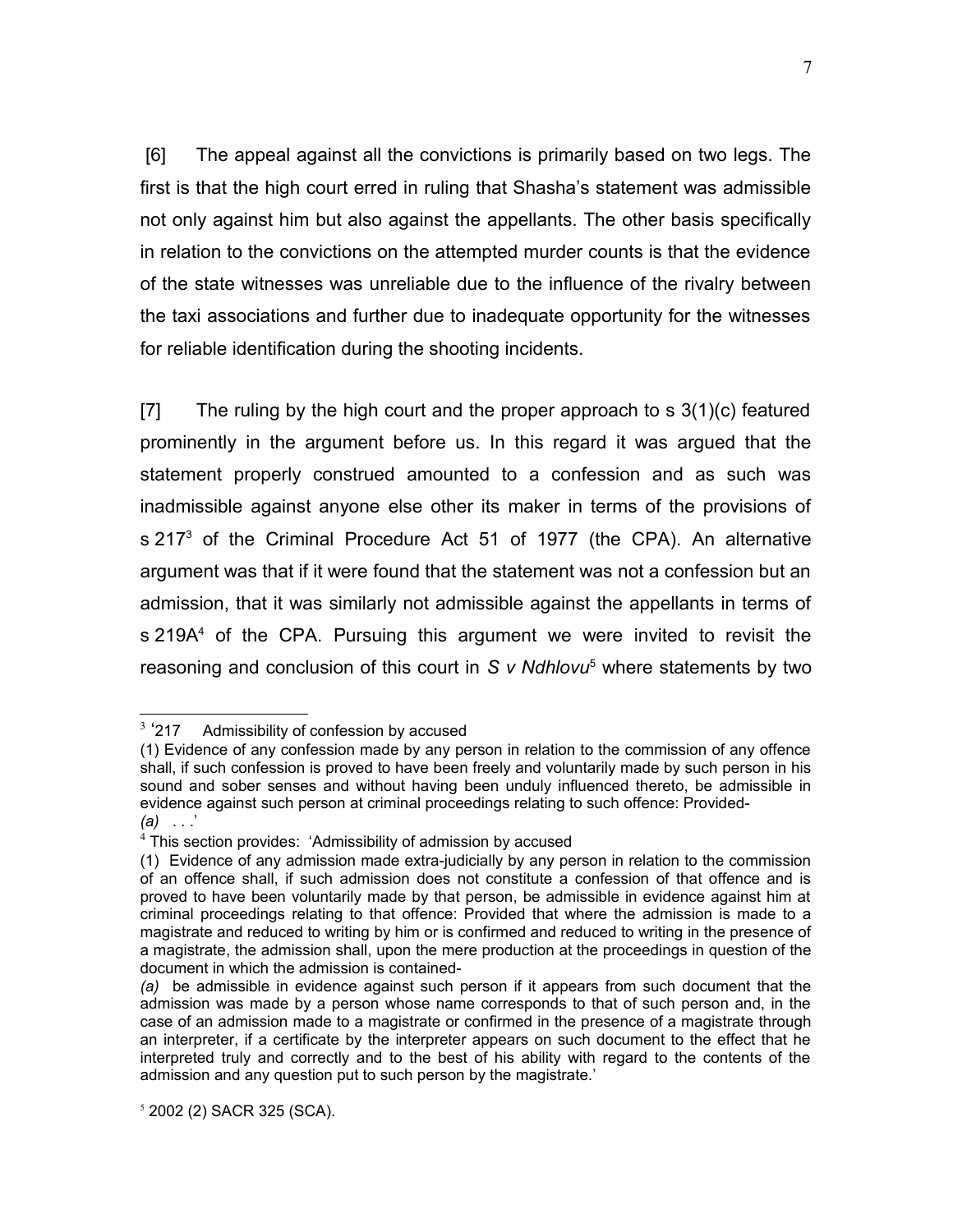co-accused which, despite their disavowal by their alleged makers, were treated as hearsay evidence in terms of  $s$  3(1)(c) and were ruled to be admissible against the co-accused in that matter. It was argued before us that that matter had been wrongly decided and that we should depart from it. It is appropriate at the outset, to focus on this issue in view of its prominence in the appeal.

[8] Before I consider *S v Ndhlovu*, it is opportune to state that, in my view, Shasha's statement was not a confession but one admitting a number of facts pointing to his complicity in the planning of criminal conduct aimed at members of a rival taxi organisation. In this regard a confession is generally described as 'an unequivocal acknowledgement of guilt, the equivalent of a plea of guilty before a court of law'.<sup>[6](#page-7-0)</sup> On the other hand an admission is referred to as 'a statement or conduct adverse to the person from whom it emanates'.<sup>[7](#page-7-1)</sup> These definitions were approved by the Constitutional Court in *S v Molimi*. [8](#page-7-2)

#### *S v Ndhlovu*

[9] In *Ndhlovu* this court upheld a ruling by the trial court that, in terms of s 3(1)(c), verbal and written statements by certain accused which incriminated other accused, were admissible hearsay evidence against those accused who made them as well as against those accused they incriminated. The primary argument advanced in that case against the admissibility of the statements against the other accused, was that this deprived them of their right to challenge that evidence through cross-examination. After an exhaustive analysis of s 3<sup>[9](#page-7-3)</sup> the court in *Ndhlovu* rejected the argument against admissibility on the basis that the Bill of Rights did not guarantee the right to challenge all evidence through crossexamination, stating:

<span id="page-7-0"></span><sup>6</sup> *R v Becker* 1929 AD 167 at 171.

<span id="page-7-1"></span><sup>7</sup> Du Toit et al (see footnote 52 in *Molimi* (CC)).

<span id="page-7-2"></span><sup>8</sup> 2008 (2) SACR 76 (CC) para 28.

<span id="page-7-3"></span> $9$  In paras 11-15.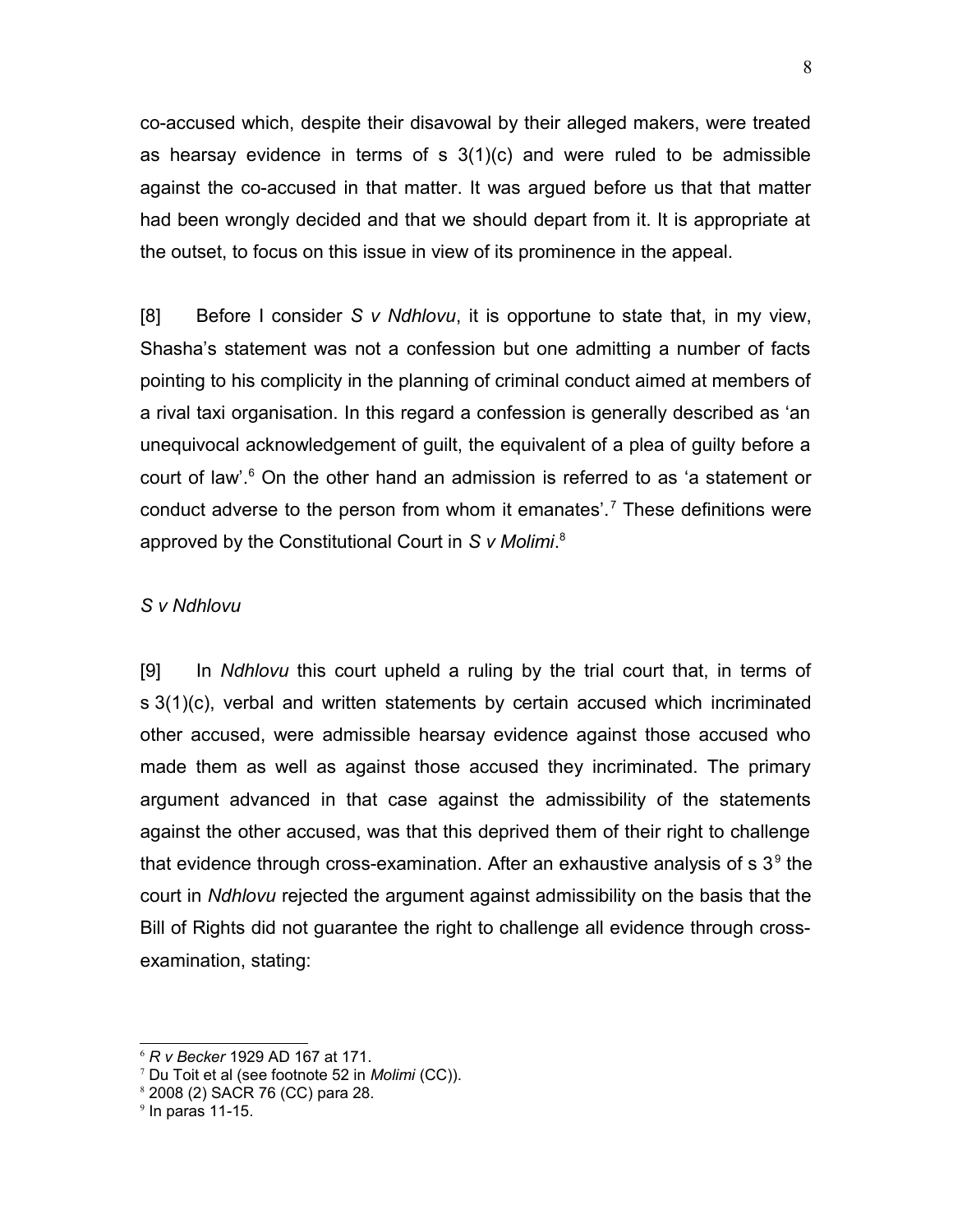'Where that evidence is hearsay, the right entails that the accused is entitled to resist its admission and to scrutinise its probative value, including its reliability. The provisions enshrine these entitlements. But where the interests of justice, constitutionally measured, require that hearsay evidence be admitted, no constitutional right is infringed. Put differently, where the interests of justice require that the hearsay statement be admitted, the right to "challenge evidence" does not encompass the right to cross-examine the original declarant.<sup>'[10](#page-8-0)</sup>

[10] The court further expanding on its view that the statements were admissible hearsay evidence where the interests of justice required it, stated at para 31:

'The probative value of the hearsay evidence depends primarily on the credibility of the declarant at the time of the declaration, and the central question is whether the interests of justice require that the prior statement should be admitted notwithstanding its later disavowal or non-affirmation. And though the witness's disavowal of or inability to affirm the prior statement may bear on the question of the statement's reliability at the time it was made, it does not change the nature of the essential inquiry, which is whether the interests of justice require its admission.'

Self evidently, in that matter this court essentially narrowed the ambit of the right to challenge hearsay evidence tendered in terms of s 3 if the requirements for admission in that section were satisfied, and as the court emphasized, if the interests of justice required it. Were this to be the rule in all instances, I have my reservations regarding the justifiability thereof especially taking account of the particular facts of the matter in casu. Furthermore, this court in *S v Molimi* was, for different reasons, of the view that what was crafted in *Ndhlovu* was not meant to be an 'inflexible rule'.<sup>[11](#page-8-1)</sup>

[11] Our Constitution requires rights to be construed generously to ensure the widest protection possible. Rights ought not be cut down by reading implicit

<span id="page-8-0"></span><sup>10</sup> Para 24.

<span id="page-8-1"></span><sup>11</sup> 2006 (2) SACR (SCA) para 13.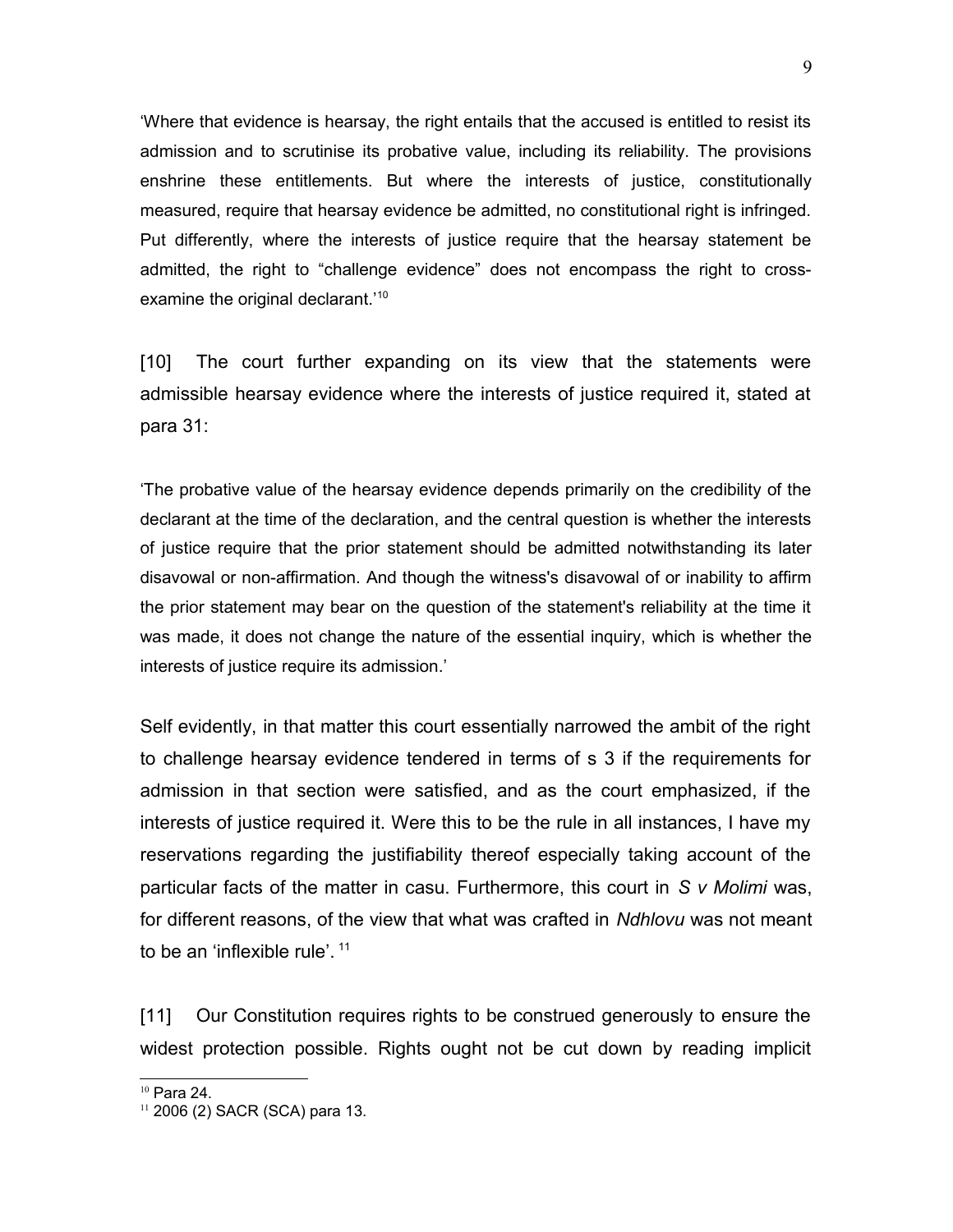restrictions into them. In-roads into the protection that the right affords should in all instances be justified.<sup>[12](#page-9-0)</sup> The right to challenge adverse evidence is a foundational component of the fair trial rights regime decreed by our Constitution in s  $35(3)$ .<sup>[13](#page-9-1)</sup> Cross-examination is integral in the armoury placed at the disposal of an accused person to test, challenge and discredit evidence tendered against him. As Schwikkard[14](#page-9-2) puts it in her analysis of *Ndhlovu*:

'The right to challenge evidence, in so far as it is an essential characteristic of an adversarial trial and primarily directed at the truth-seeking, goes beyond merely establishing the reliability of the hearsay evidence in question. Its most important component – cross-examination – is also an important tool in eliciting favourable information . . . It also has certain features that arguably cannot be replicated by substituted indicae of reliability. For example, contradictions between witnesses or apparent inconsistency in a witness's statement are better explored though crossexamination than the logic of inferences. It is further the best vehicle for ascertaining the

- b. to have adequate time and facilities to prepare a defence;
- c. to a public trial before an ordinary court;
- d. to have their trial begin and conclude without unreasonable delay;
- e. to be present when being tried;
- f. to choose, and be represented by, a legal practitioner, and to be informed of this right promptly;
- g. to have a legal practitioner assigned to the accused person by the state and at state expense, if substantial injustice would otherwise result, and to be informed of this right promptly;

<span id="page-9-0"></span><sup>12</sup> *S v Zuma* 1995 (2) SA 642 (CC) at para 14; *S v Mhlungu* 1995 (3) SA 391 (CC) at para 9.

<span id="page-9-1"></span> $13.3$ . Every accused person has a right to a fair trial, which includes the right-

a. to be informed of the charge with sufficient detail to answer it;

h. to be presumed innocent, to remain silent, and not to testify during the proceedings;

i. to adduce and challenge evidence;

j. not to be compelled to give self-incriminating evidence;

k. to be tried in a language that the accused person understands or, if that is not practicable, to have the proceedings interpreted in that language;

l. not to be convicted for an act or omission that was not an offence under either national or international law at the time it was committed or omitted;

m. not to be tried for an offence in respect of an act or omission for which that person has previously been either acquitted or convicted;

n. to the benefit of the least severe of the prescribed punishments if the prescribed punishment for the offence has been changed between the time that the offence was committed and the time of sentencing; and

o. of appeal to, or review by, a higher court.'

<span id="page-9-2"></span><sup>14</sup> P J Schwikkard 'The Challenge to Hearsay' 2003 *SALJ* 63 p 71.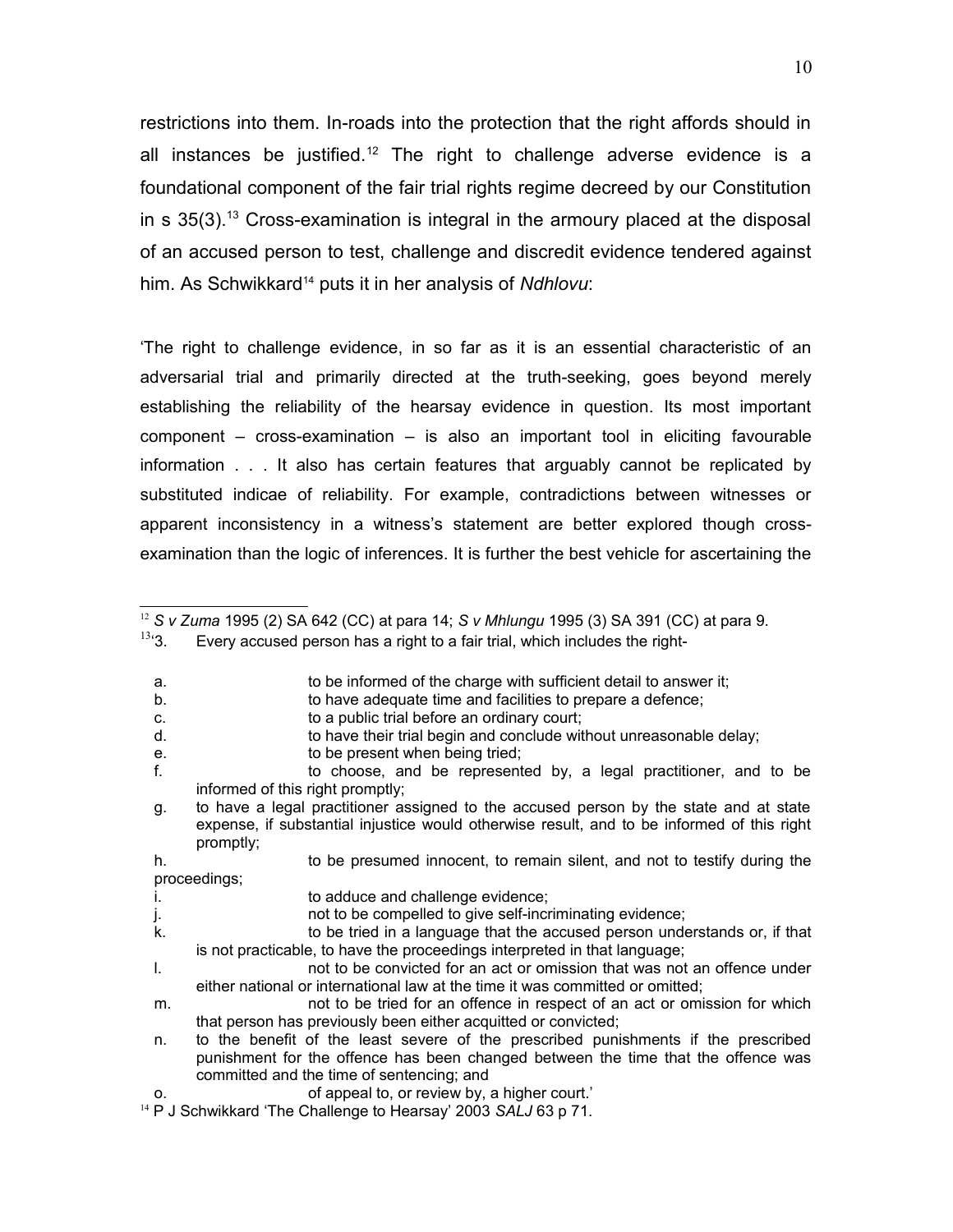credibility of the witness and extracting information that might have been underemphasized or left out in the-evidence-in-chief.'

[12] Failure to respect an accused person's fair trial rights has rightly been viewed as having the potential to undermine the 'fundamental adversarial nature of judicial proceedings' which also imperils their legitimacy. The Constitutional Court in *S v Molimi,*[15](#page-10-0) stated:

'This court has said that the right to a fair trial requires a substantive rather than a formal or textual approach and that "it has to instill confidence in the criminal justice system with the public, including those close to the accused, as well as those distressed by the audacity and horror of crime". It is not open to question that a ruling on the admissibility of evidence after the accused has testified is likely to have an adverse effect on the accused's right to a fair trial. It may also have a chilling effect on the public discourse in respect of critical issues regarding criminal proceedings. More importantly, proceedings in which little or no respect is accorded to the fair trial rights of the accused have the potential to undermine the fundamental adversarial nature of judicial proceedings and may threaten their legitimacy.'

[13] The Constitutional Court expressed the statement referred to above in a matter where *Ndhlovu* had been brought under scrutiny. Whilst acknowledging that *Ndhlovu* was indeed to be understood as narrowing an accused's right to challenge hearsay evidence tendered in terms of s 3, that court preferred to express no view on the correctness of the *Ndhlovu* rationale based on its view that this was not challenged in the appeal to this court in that matter (*Molimi*).[16](#page-10-1) *Cautionary rules*

[14] An even more compelling consideration militating against the wholesale application of the rule in *Ndhlovu* is rooted in the injunction to courts to treat coaccused or accomplice evidence with caution. While the prejudice to the accused of admitting the co-accused statement is very high and limits constitutional rights

<span id="page-10-0"></span><sup>15</sup> 2008 (2) SACR 76 (CC) para 42.

<span id="page-10-1"></span> $16$  Para 47.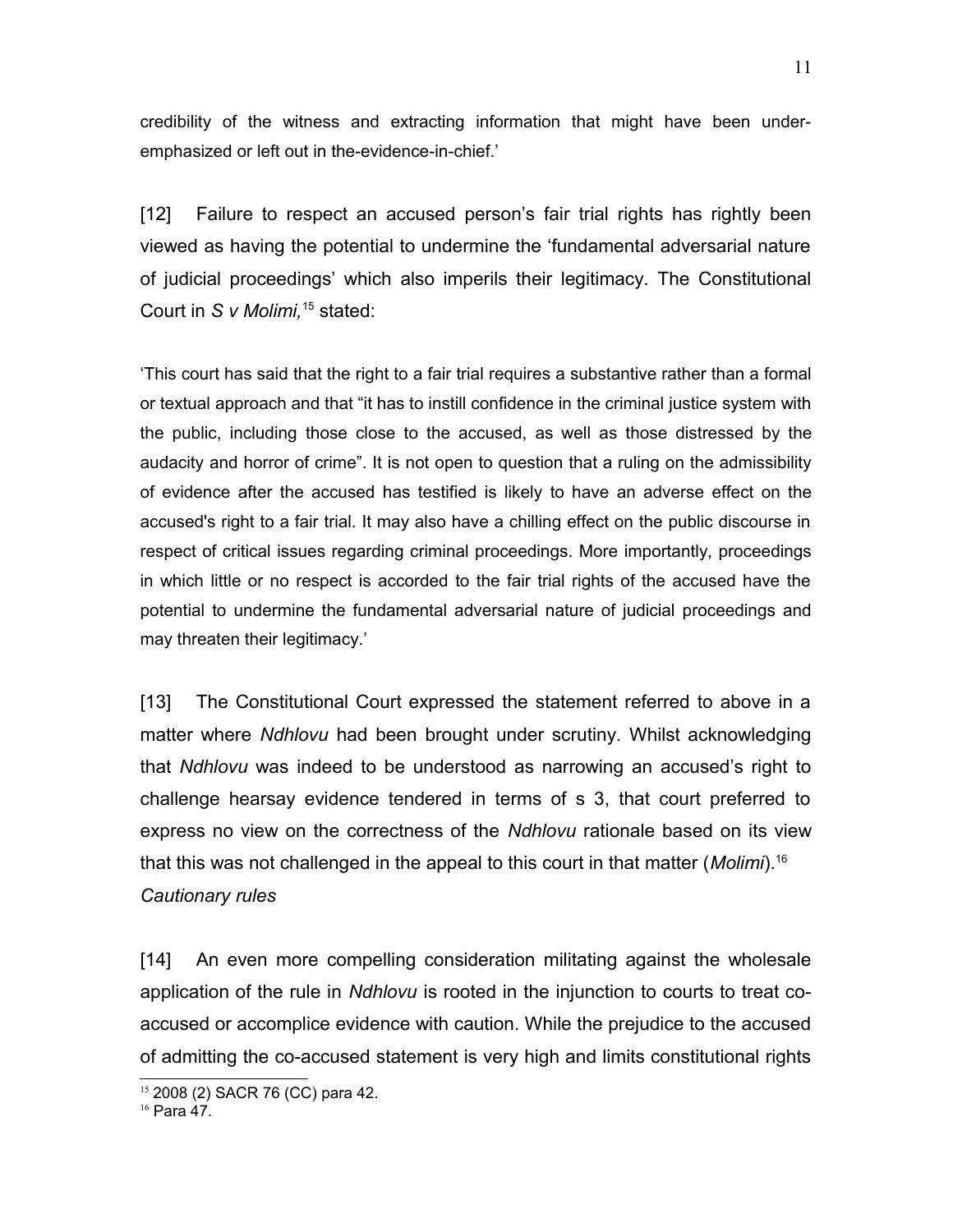to challenge evidence and remain silent, various cautionary rules operate to make the probative value of the co-accused statement very low. In this regard, it is a widely acknowledged rule that the evidence of an accomplice should be treated with extreme caution since, as Holmes JA put it:

'First, [the accomplice] is a self-confessed criminal. Second, various considerations may lead him falsely to implicate the accused, for example, a desire to shield a culprit or, particularly where he has not been sentenced, the hope of clemency. Third, by reason of his inside knowledge, he has a deceptive facility for convincing description – his only fiction being the substitution of the accused for the culprit.<sup>'[17](#page-11-0)</sup>

[15] Also apposite in this regard are the remarks of this court in *Balkwell & another v S*[18](#page-11-1) in which it was pointed out that:

'. . . *Ndhlovu* (*supra*) too readily dismissed concerns expressed in *S v Ramavhale* 1996 (1) SACR 639 (A), which cautioned (at 649C–D) that a court should hesitate long in admitting hearsay evidence that plays a decisive or even a significant part in convicting an accused person. *Ndhlovu* (*supra*) makes no attempt to reconcile the incongruity between the bar created by [section 219](http://www.mylexisnexis.co.za/nxt/gateway.dll/jilc/kilc/egqg/wqqg/xqqg/nffh#0) of the Criminal Procedure Act [51 of](http://www.mylexisnexis.co.za/nxt/gateway.dll/jilc/kilc/egqg/wqqg/xqqg#0) [1977](http://www.mylexisnexis.co.za/nxt/gateway.dll/jilc/kilc/egqg/wqqg/xqqg#0) and its application of [section 3](http://www.mylexisnexis.co.za/nxt/gateway.dll/jilc/kilc/egqg/8iqg/ajqg/cjqg/dj7g#0) of the Law of Evidence Amendment Act [45 of 1988.](http://www.mylexisnexis.co.za/nxt/gateway.dll/jilc/kilc/egqg/8iqg/ajqg/cjqg#0) Moreover, in dealing with the constituent parts of [section 3,](http://www.mylexisnexis.co.za/nxt/gateway.dll/jilc/kilc/egqg/wqqg/xqqg/n7eh#0) *Ndhlovu* offers no guidance as to how the receipt of the extra-curial admissions which it allows under that section, should be approached given the rationale at common law for their exclusion or what role, if any, the various common-law safeguards should play.'

[16] For all the aforegoing it is apparent that I do not regard the *Ndhlovu* approach as all encompassing. The matter at hand is a case of the classical 'absent witness' as opposed to *Ndhlovu* and *Molimi* where the makers of the statements testified disavowing the statements attributed to them. In our case,

<span id="page-11-0"></span><sup>17</sup> *S v Hlapezula & others* 1965 (4) SA 439 (A) at 440D-E. See also *S v Gentle* 2005 (1) SACR 420 (SCA); *S v Scott-Crossley* 2008 (1) SACR 223 (SCA); *S v Makeba and another* 2003 (2) SACR 128 (SCA); D T Zeffertt, A P Paizes, A St Q Skeen *The South African Law of Evidence* 2003 pp 801-804.

<span id="page-11-1"></span><sup>18</sup> [2007] 3 All SA 465 (SCA) paras 34-35.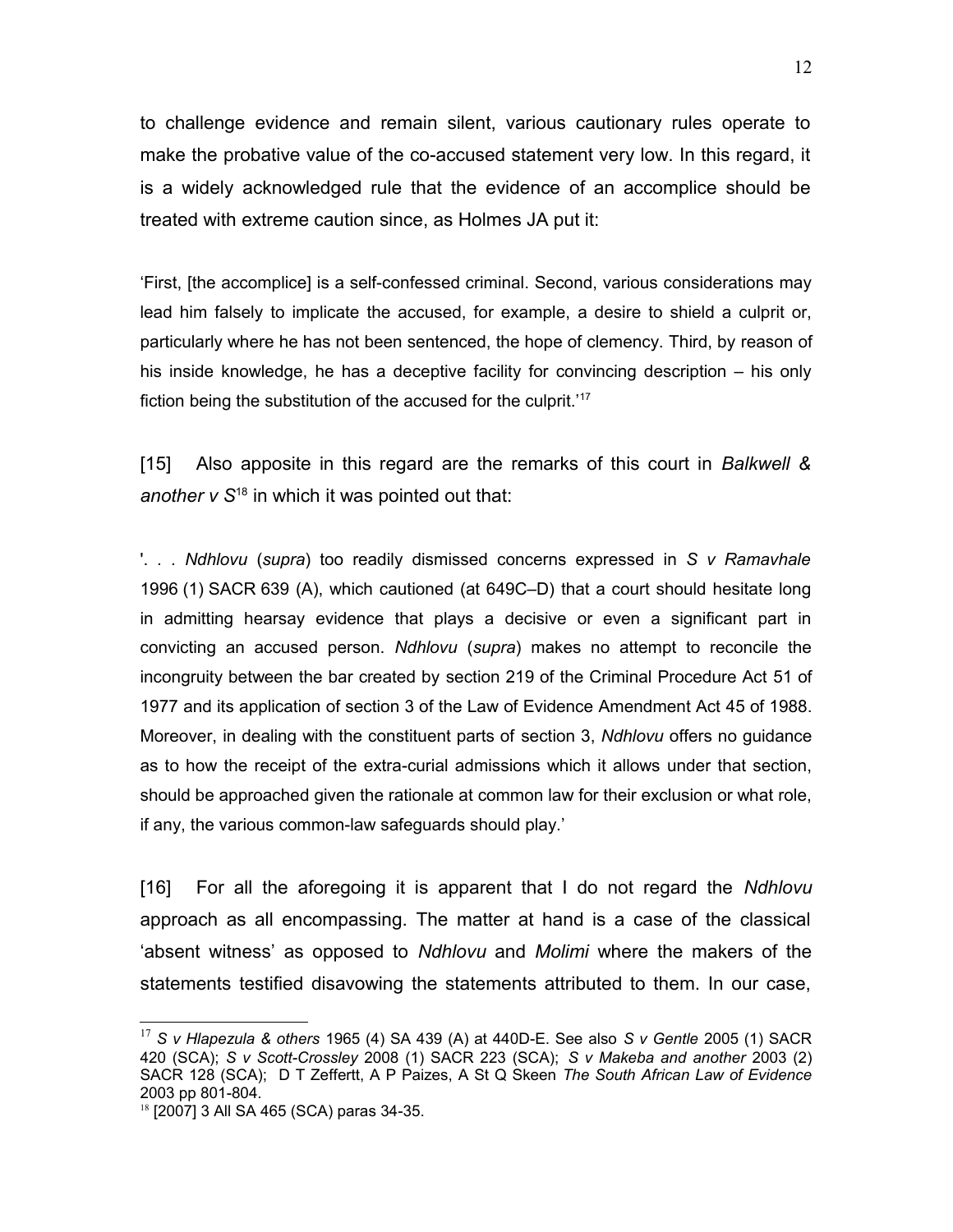Shasha was clearly an accomplice and did not testify. This effectively emasculated the court from evaluating the evidence in the statement and applying the necessary cautionary rules. This, in my view, clearly militated against the admission of the statement as hearsay evidence against the appellants. I also am not persuaded by the state's argument that the failure by Shasha to testify was mitigated by the evidence of Mbulawa who, the state asserted, could have been cross-examined on the statement as his evidence, so the submission went, was similar to that contained in the statement. Strictly speaking this is not factually correct. Fundamentally, however, Mbulawa was not the author of the statement and he could conceivably never be cross-examined on its contents.

[17] It is opportune at this juncture to determine whether the appellants' convictions are sustainable having expunged any role played by Shasha's statement therein. It is trite that a trial court must consider the totality of the evidence to determine if the guilt of any accused person has been proven beyond reasonable doubt. I focus on the conspiracy conviction first. The high court's judgment is silent regarding its reasons for convicting the appellants on this count specifically. Whilst the high court alluded to this count and the evidence the state relied on to secure a conviction, nothing further was said by the high court regarding this count save for the statement that the witness Mbulawa had been an impressive witness. The court simply went on to analyse the eyewitness account of the shooting incidents themselves. One is therefore deprived of the benefit of the high court's reasons for convicting the appellants on the conspiracy count.

[18] The offence of conspiracy is punishable in terms of section 18(2)(a) of the Riotous Assemblies Act 17 of 1956. The section provides:

'Any person who . . . conspires with any other person to aid or procure the commission of or to commit . . . any offence, whether at common law or against a statue or statutory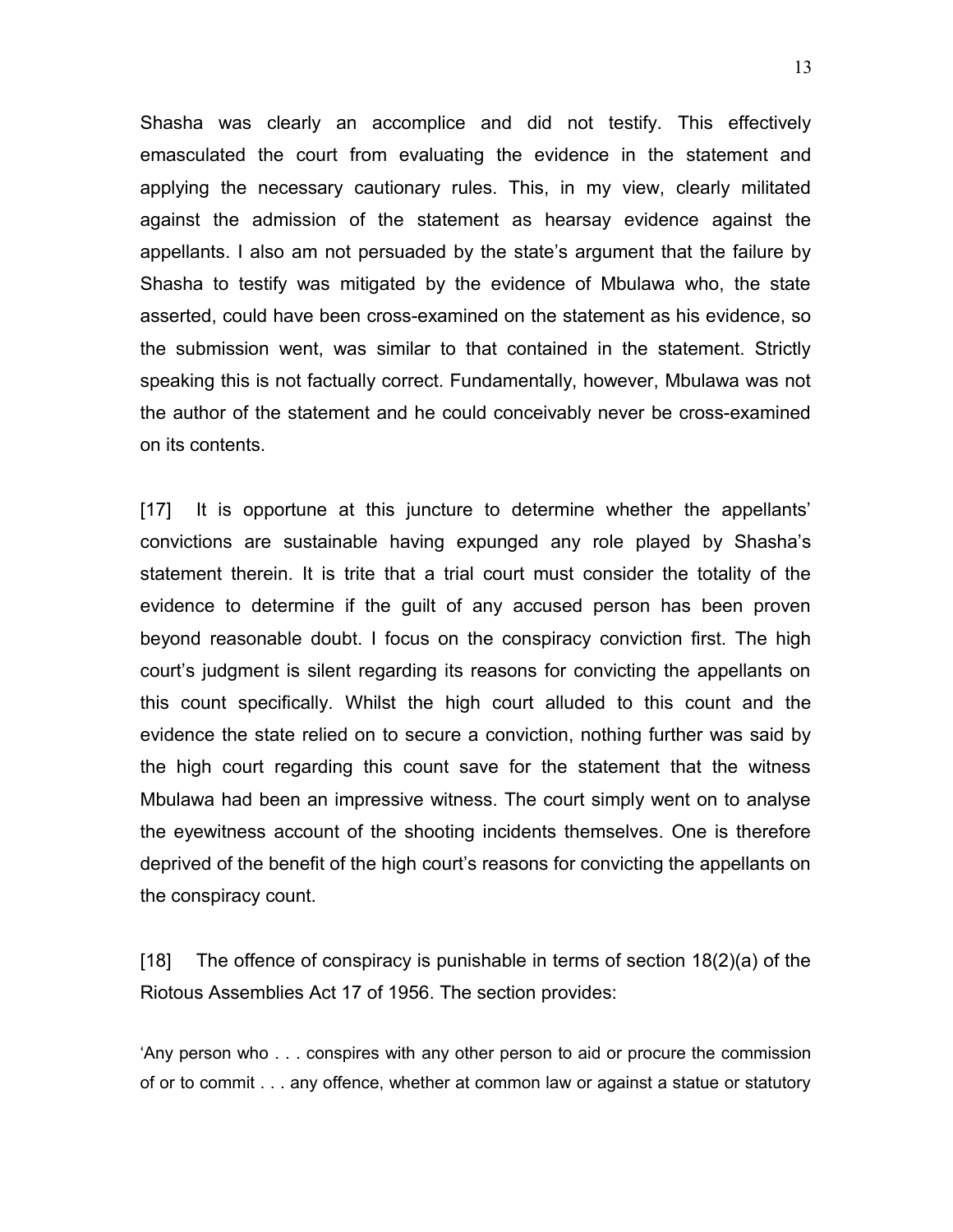regulation, shall be guilty of an offence and liable on conviction to the punishment to which a person convicted of actually committing that offence would be liable.'

Although conspiracy is punishable in terms of an old statute dealing with riotous assemblies, the crime of conspiracy as define in the act is not limited to acts relating to riotous assemblies. The definition is wide enough to cover conspiracy to commit a crime. According to Burchell<sup>[19](#page-13-0)</sup> the crime of conspiracy is committed 'if what the parties agree to do is a crime. There can be a conspiracy only if there is a definite agreement between at least two persons to commit a crime . . .'

Furthermore, Snyman<sup>[20](#page-13-1)</sup> has the following to say about the offence:

'To constitute a crime there must be an act or an omission; a mere subjective contemplation of future criminal conduct which does not find outward expression in deed or omission is not criminally punishable. If a person agrees with another to commit a crime, the subjective contemplation advances to the stage of objective expression, and the agreement is an act which amounts to a conspiracy.'

[19] It appears that for a conviction on a charge of conspiracy to be achieved the commission of an offence must be the focal point of the agreement between the perpetrators.<sup>[21](#page-13-2)</sup> It is, however, not a requisite for a conviction on a charge of conspiracy for the actual offence to have been committed. Once the planned offence is committed it appears that it is preferable to rather convict of that offence than the conspiracy or both.<sup>[22](#page-13-3)</sup>

<span id="page-13-0"></span><sup>19</sup> J Burchell *Principles of Criminal Law* 3 ed (2005) p 652.

<span id="page-13-1"></span><sup>20</sup> C R Snyman *Criminal Law* 5 ed (2008) p 294-295.

<span id="page-13-2"></span><sup>21</sup> *Rex v Milne and Erleigh (7)* 1951 (1) SA 791 (A) at 823; *S v Sibuyi* 1993 (1) SACR 235 (A) at 249E.

<span id="page-13-3"></span><sup>&</sup>lt;sup>22</sup> S v Fraser 2005 (1) SACR 455 (SCA) para 7, where the following is stated: 'Normally, where a person conspires with another to commit a crime and the crime in question is committed, then the conspirator is liable for the crime itself and should be so charged: See Burchell *South African Criminal Law and Procedure* vol 1 General Principles of Criminal Law 3rd ed at 367 and cf *R v Milne and Erleigh (7)* 1951 (1) SA 791 (A) at 823G.'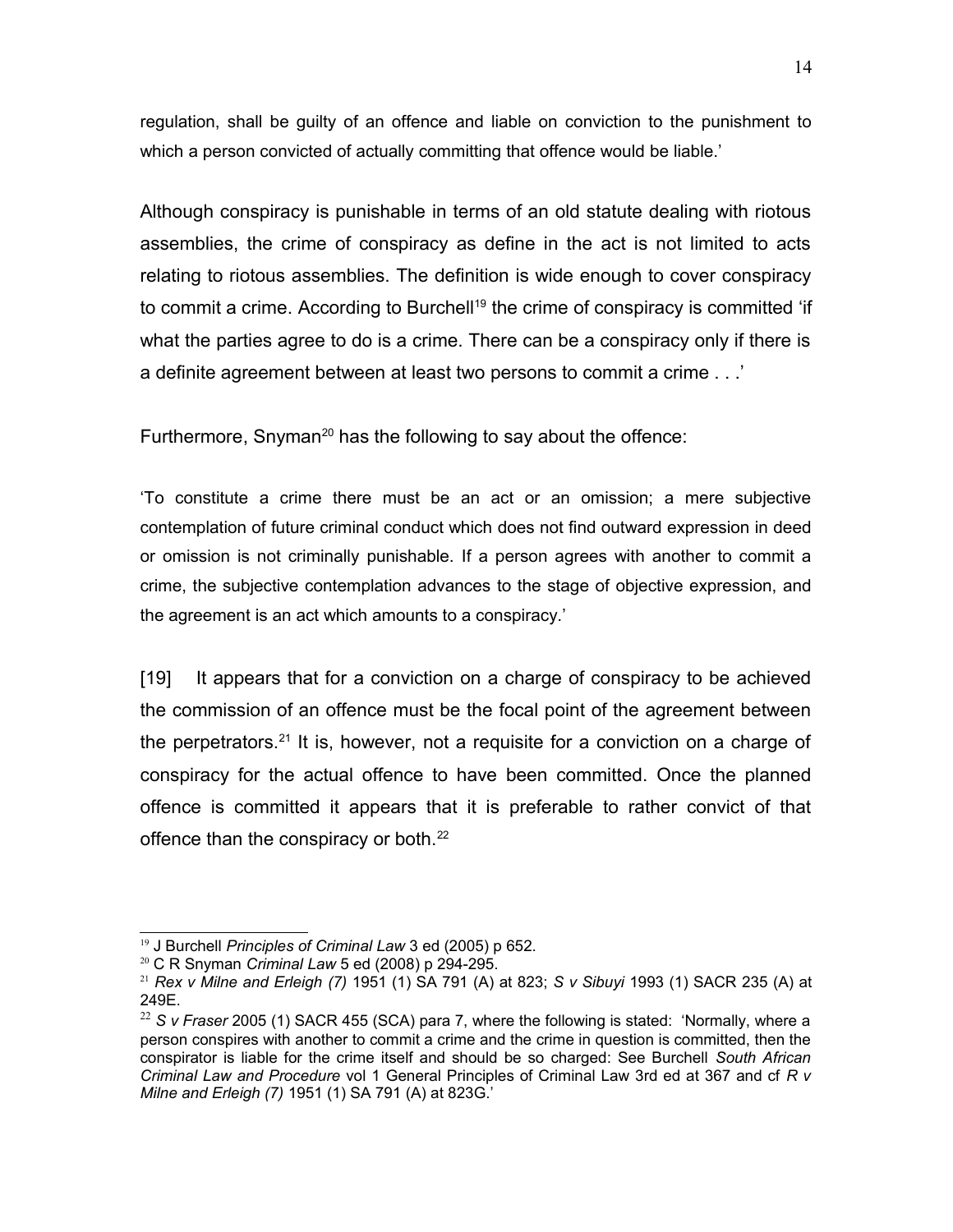[20] The only witness who gave evidence regarding the conspiracy count is Mbulawa. His evidence was that he had known the appellants for quite some time, that he grew up in Hlomendlini, the same area as Mbayimbayi. He testified that the appellants used to visit him in his Gauteng residence and that some time during 1995 they visited him and alluded to a feud between their taxi association and a rival one. They allegedly solicited his assistance to fight back against the members of that association. His evidence was further that as he could not render the assistance they required, he led them to Shasha whom he knew as Maya, as a person who could assist them. He never took part in the discussions they had with the latter but had, however, heard part of the discussion to the effect that the assistance required by the appellants was the procurement of firearms and for people to fight the rival taxi association.

[21] Both appellants, whilst acknowledging that they knew Mbulawa, disputed his version that they had solicited his assistance. They asserted that he was either mistaken or deliberately incriminating them as he owed Mbayimbayi an amount of R10 000 and further that Libazi had refused to loan him money.

[22] Perusal of Mbulawa's evidence and his performance under crossexamination shows that the high court was justified in regarding him as an impressive witness. He came across as forthright and no contradiction or inconsistency is apparent in his evidence. Furthermore, he was not involved in the feud between the taxi associations. He also knew the appellants very well and simply relayed the discussions he had with them.

[23] Having said that it must be so, however, that Mbulawa's evidence on its own falls short of establishing the offence of conspiracy to commit murder. The appellants sought assistance to 'fight back' against another association. Reduced to its bare essentials, Mbulawa's evidence evinced an intention by the appellants' to source assistance to 'fight back'. No specific crime was mentioned by Mbulawa regarding the objective of the assistance sought save that what was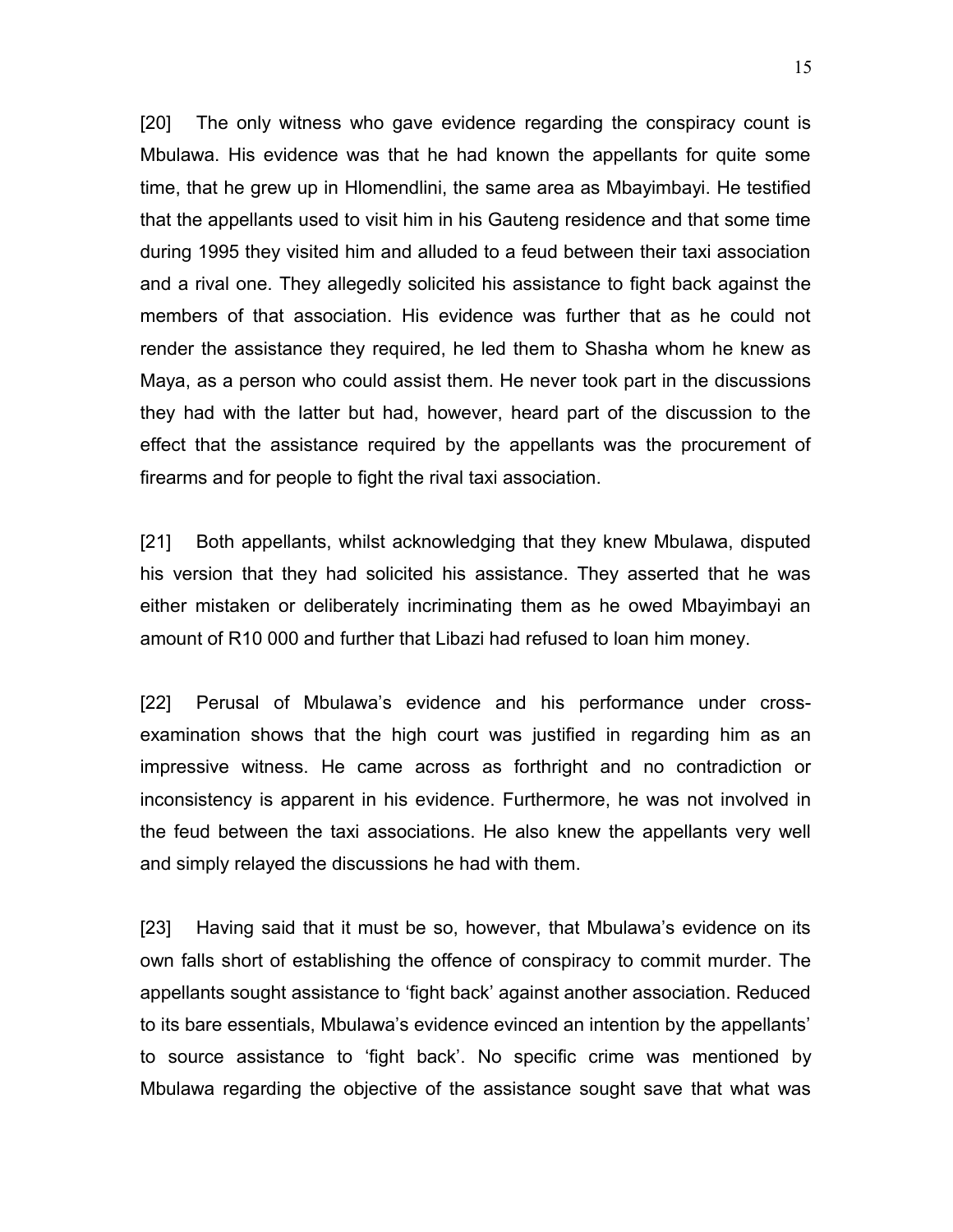planned was unlawful conduct. The high-water mark of his evidence is that the appellants shared a common purpose to engage in violent conflict with a rival association. It has not been shown that murder was specifically within the contemplation of the appellants at that time. The offence of conspiracy to commit murder was clearly not established and that conviction cannot stand.

[24] In relation to the convictions of the appellants on the attempted murder counts, the primary submission was that the evidence tendered by the state was unreliable on two bases as mentioned earlier. The first was that the eyewitnesses did not have a conducive opportunity to make any reliable identification during a life and death situation as a result of the shooting that was going on at the time. The second basis was that the evidence of the state witnesses should never have been accepted as they were driven by the rivalry of their associations which had prompted them to falsely incriminate them.

[25] Ngcakana, the driver of the Kadet identified Libazi as one of their assailants in the shooting incident outside Sterkspruit. He stated that Libazi was closest to him and he actually heard him say 'kill the dog' or words to that effect. Mawethu Malangabi, a passenger in the Kadet and who also attested to having heard the words uttered by Libazi, also identified the latter as well as the passenger on the extreme left hand rear in the Corolla as Mbayimbayi. He stated that this appellant had, in the course of the shooting, removed his balaclava and had alighted from the Corolla which enabled him to recognise him. He stated, however, that he did not see if this appellant had anything nor did he see him do anything. This was the only evidence regarding the shooting incident outside Sterkspruit town. Maqala is the only witness who identified Libazi during the shooting incident at the taxi rank.

[26] The appellants gave evidence in their defence and denied complicity in the shooting incidents. Their version was that they were at the rank in Libazi's taxi having a meal when they heard shooting in their vicinity. In view of the fact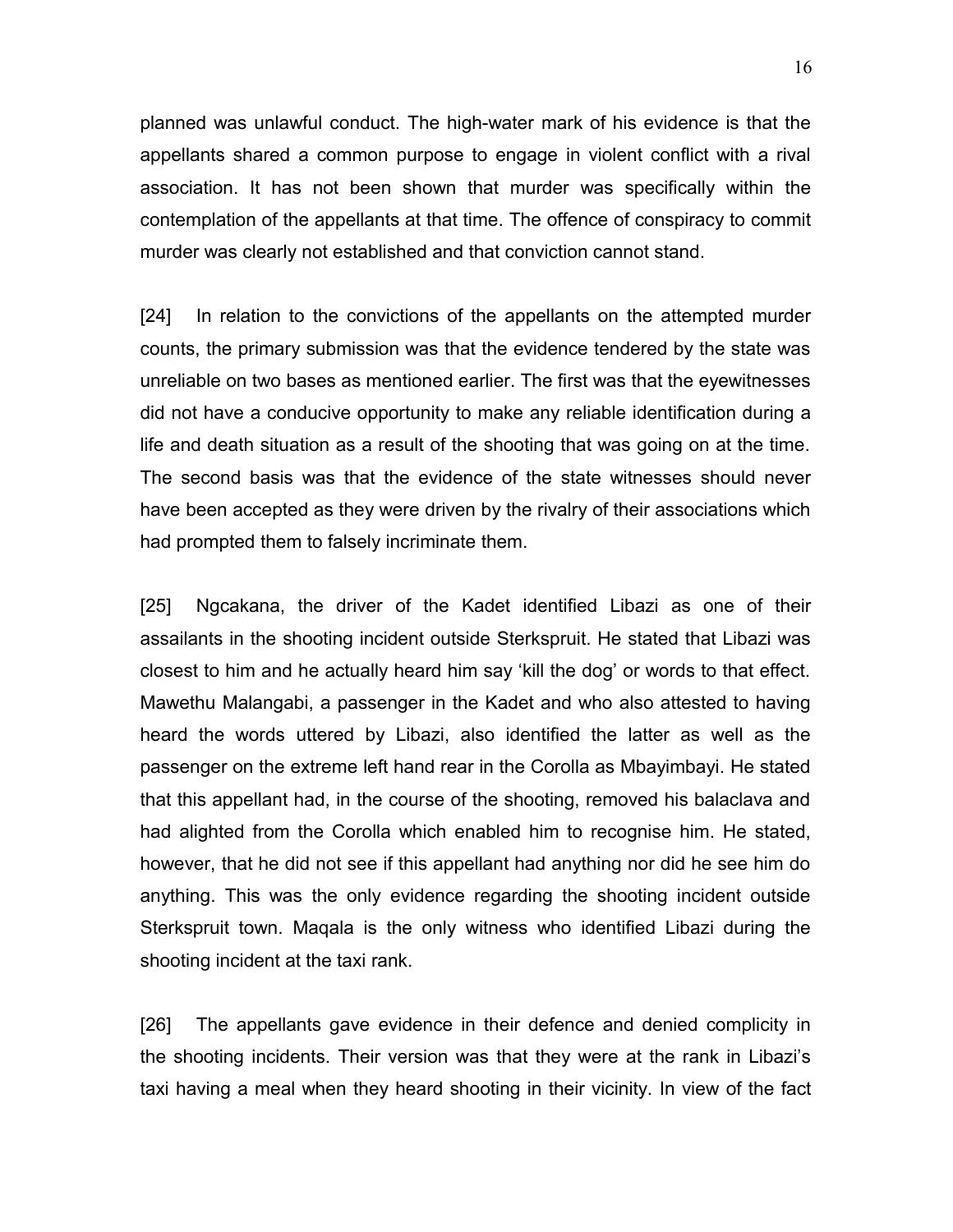that Libazi had allegedly been the target of past shooting incidents, they ran away. Both appellants stated that the witnesses who allege to having identified them were actuated by the rivalry between their associations. They also stated that they were mistakenly identified as the situation during the shooting incidents was not conducive for reliable identification.

[27] In my view, the evidence of some state witnesses, especially Majodima, was correctly discounted for being unreliable. The fact remains that even with that evidence being discounted, the direct identification evidence by the three witnesses mentioned above has not been shown to be unreliable. Furthermore, the high court meticulously analysed all the evidence led clearly alive to the need for reliability of the state's evidence especially in relation to identification. In this regard the high court found that the evidence of the state witnesses was reliable and branded the appellants as liars who deliberately 'fudged' their responses under cross-examination. It can also not be disputed, as the high court found, that the witnesses were well acquainted with the two appellants, after all, they operated in the same industry and had known each other very well for a considerable period of time. They were therefore not strangers to each other. In my view, the high court's observations of the witnesses whom it had the opportunity to observe, throughout the trial, were justified.

[28] Some issue was taken with the fact that even if Mbayimbayi was identified by Mawethu Malangabi as one of the passengers during the shooting incident involving the Kadet, he was stated to have done nothing other than that he was a passenger in the Corolla. Indeed, that may be correct, but the fact of the matter is that Mbayimbayi was present at a scene where a fellow association member was there actively shooting at the occupants of the Kadet. His presence at the scene does not require him to have actively participated as we have reliable evidence from Mbulawa that he was one of the co-conspirators that led to the violence on the day in question. Clearly, he is inextricably bound to the commission of offences by other members of his association in his presence in execution of the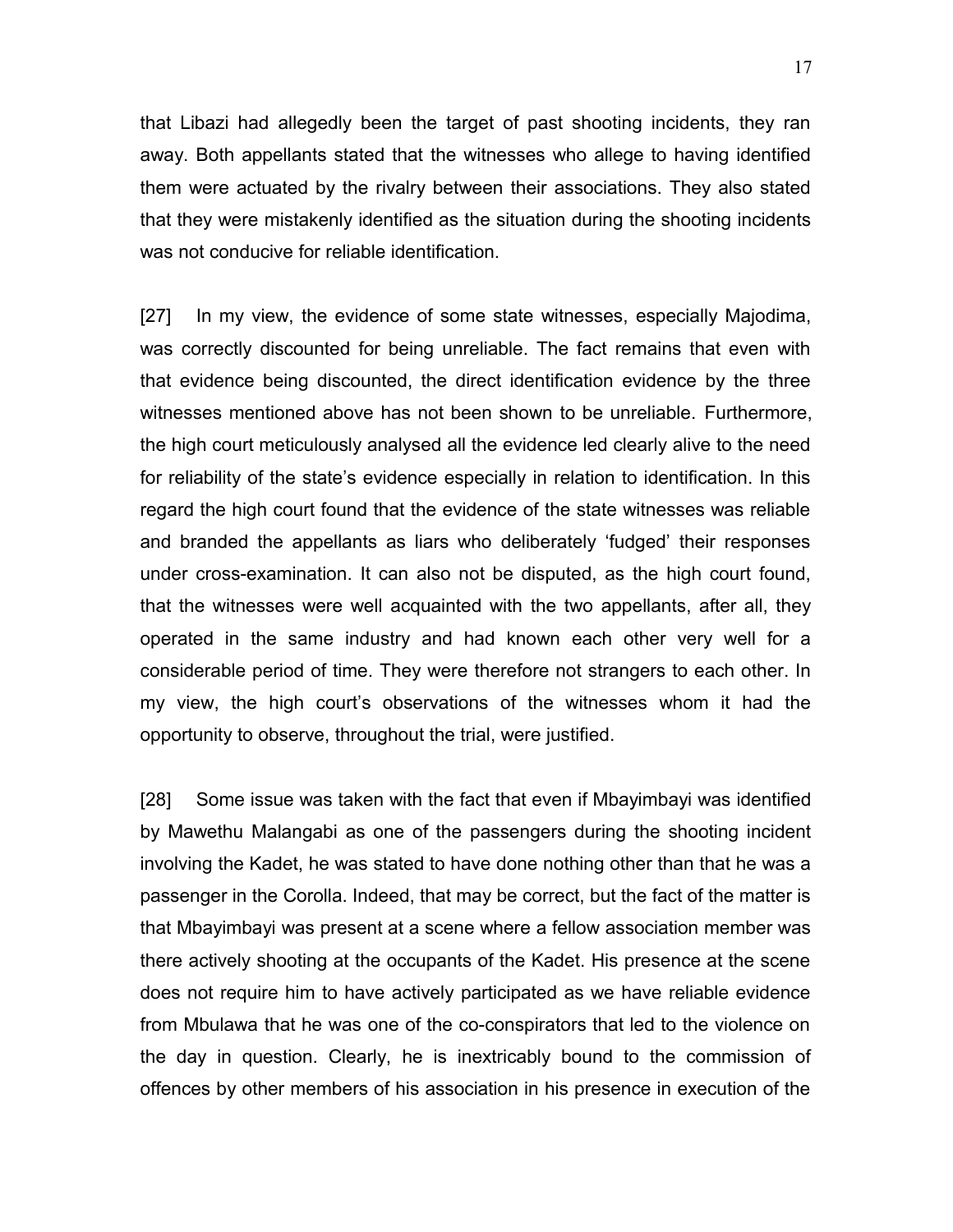prior plan. He did not advance a defence of disassociation nor did he tender evidence to that effect. The high court made its finding of guilt against him with reference to authoritative pronouncements by our courts in this regard based on the doctrine of common purpose. The principles of this doctrine are very clearly set out in *S v Mgedezi*[23](#page-17-0) and approved by the Constitutional Court in *S v Thebus*. [24](#page-17-1)

[29] I have no hesitation therefore in concluding that the acceptance of the evidence of the witnesses Ngcakana, Maqala and Mawethu Malangabi is justified and that their evidence is reliable. I conclude therefore that the convictions of the appellants for attempted murder were justified.

#### *Sentence*

[30] The appeal against sentence is premised largely on the submission that the conspiracy conviction be set aside which would naturally influence the issue of sentence. This was on the basis that the other sentences were ordered to run concurrently with the sentence imposed on account of the conspiracy conviction. The conspiracy conviction has now fallen by the wayside and the sentence imposed on that score must consequently also fall away. This, as submitted, has an effect on all the sentences as they were ordered to run concurrently with that imposed for the conspiracy conviction. In so far as the sentences imposed for the attempted murder convictions per se, it has not been argued that any misdirection was committed by the high court in imposing them. Indeed such an argument would be misconceived as those sentences are clearly appropriate and induce no sense of shock.

[31] I am of the view that a sentence of 10 years' imprisonment on each count of attempted murder is justified but each of these sentences should run

<span id="page-17-0"></span><sup>23</sup> 1989 (1) SA 687 (A).

<span id="page-17-1"></span><sup>24</sup> 2003 (2) SACR 319 (CC).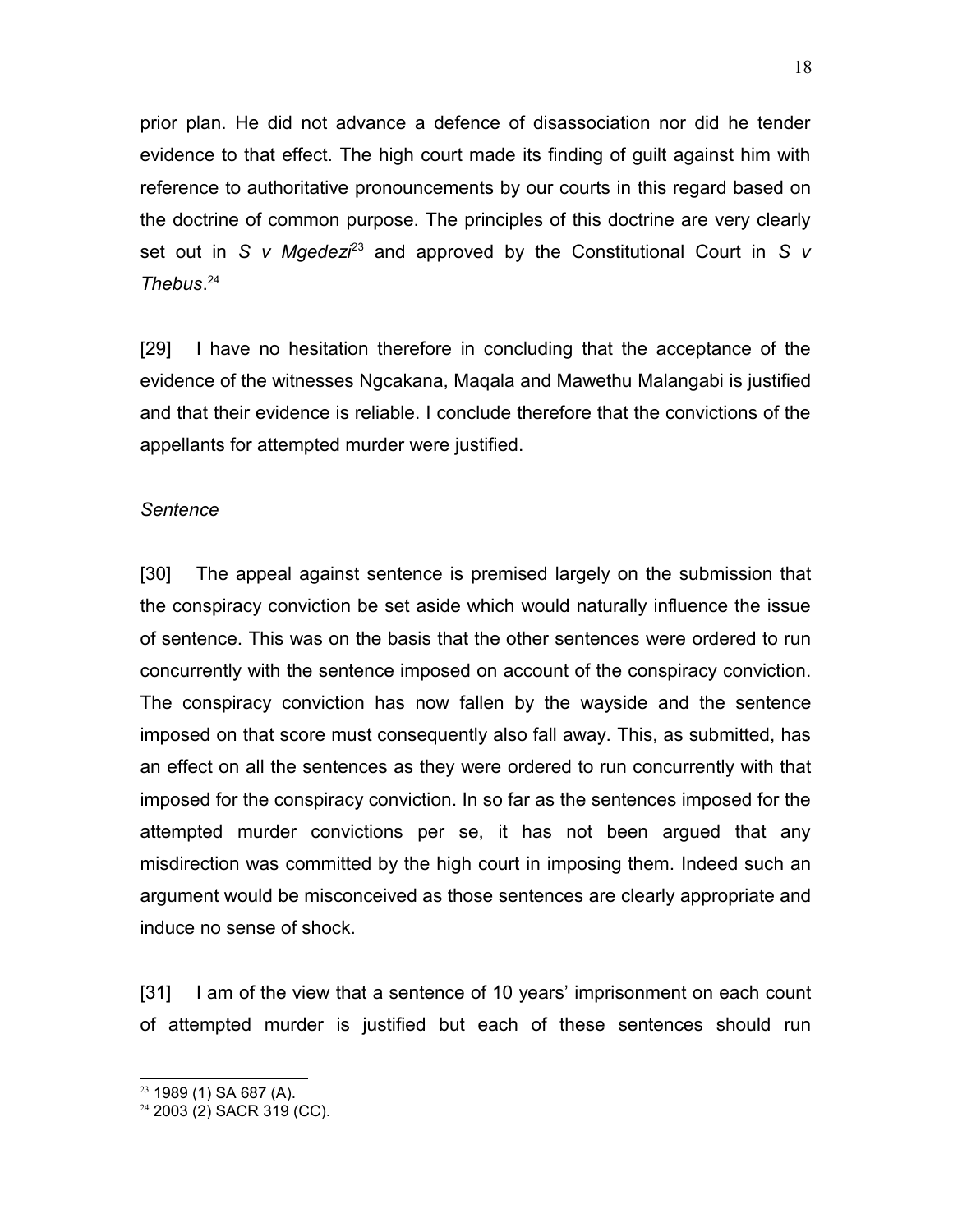concurrently resulting in an effective sentence in the case of each appellant of 10 years' imprisonment.

- [32] In the result:
- 1. The first and second appellants' appeal against their conviction and sentence on count two is upheld and these are set aside.
- 2. The first appellant's appeal against his convictions on counts three, four and six is dismissed.
- 3. The second appellant's appeal against his convictions on counts three and four is dismissed.
- 4. The sentences imposed on the appellants on counts three, four and six respectively are set aside and replaced with the following:
	- (i) Appellant number one is sentenced to 10 years' imprisonment on counts three, four and six respectively.
	- (ii) Appellant number two is sentenced to 10 years' imprisonment on counts three and four respectively.
- 5. All the sentences are to run concurrently.

**D MLAMBO JUDGE OF APPEAL**

**\_\_\_\_\_\_\_\_\_\_\_\_\_\_\_**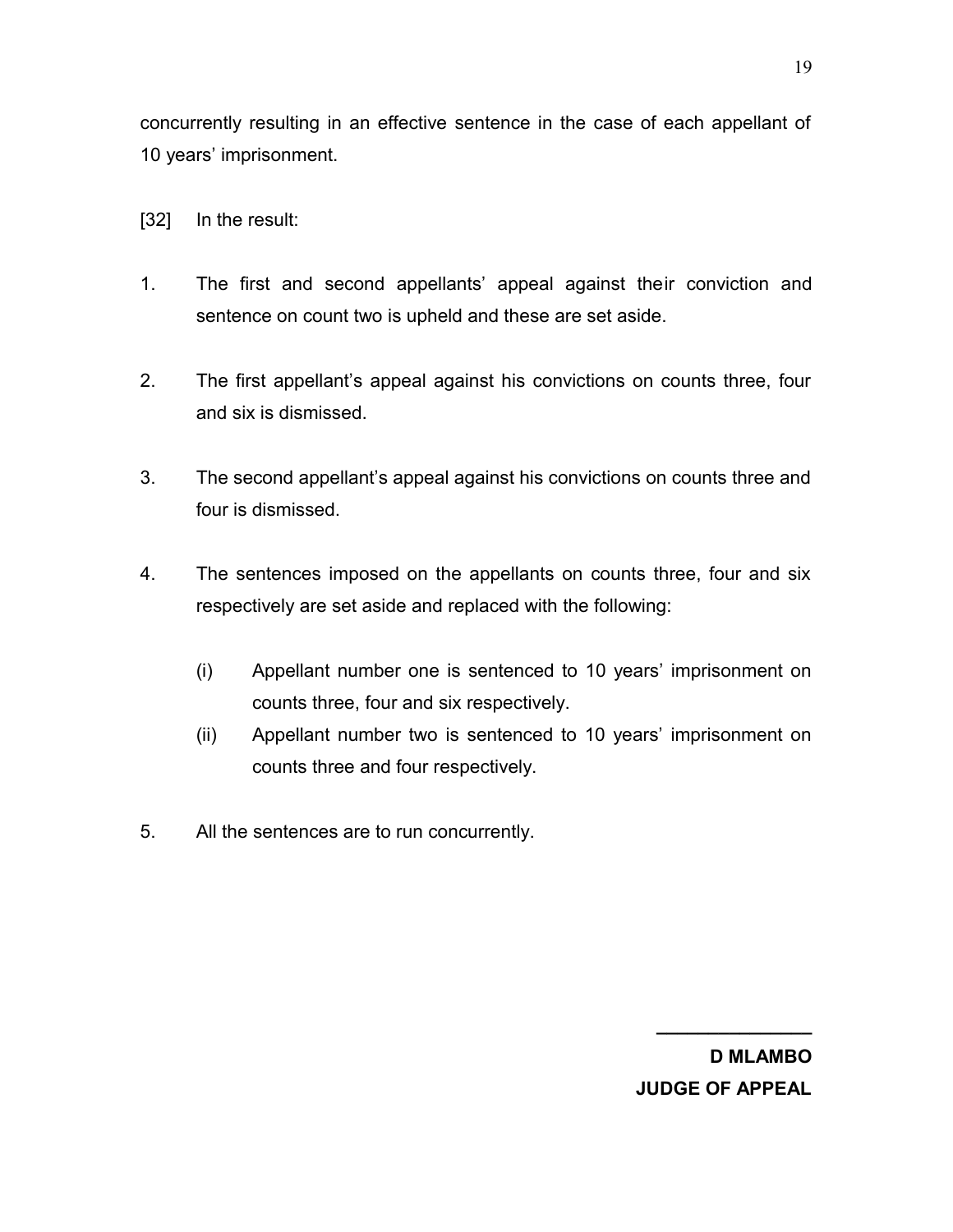### APPEARANCES

APPELLANTS: M R Hellens SC Instructed by S S H Mehlomakulu & CO, **Sterkspruit** Matsepes Attorneys, Bloemfontein RESPONDENT: S Mbewu Instructed by Director of Public Prosecutions, Umtata